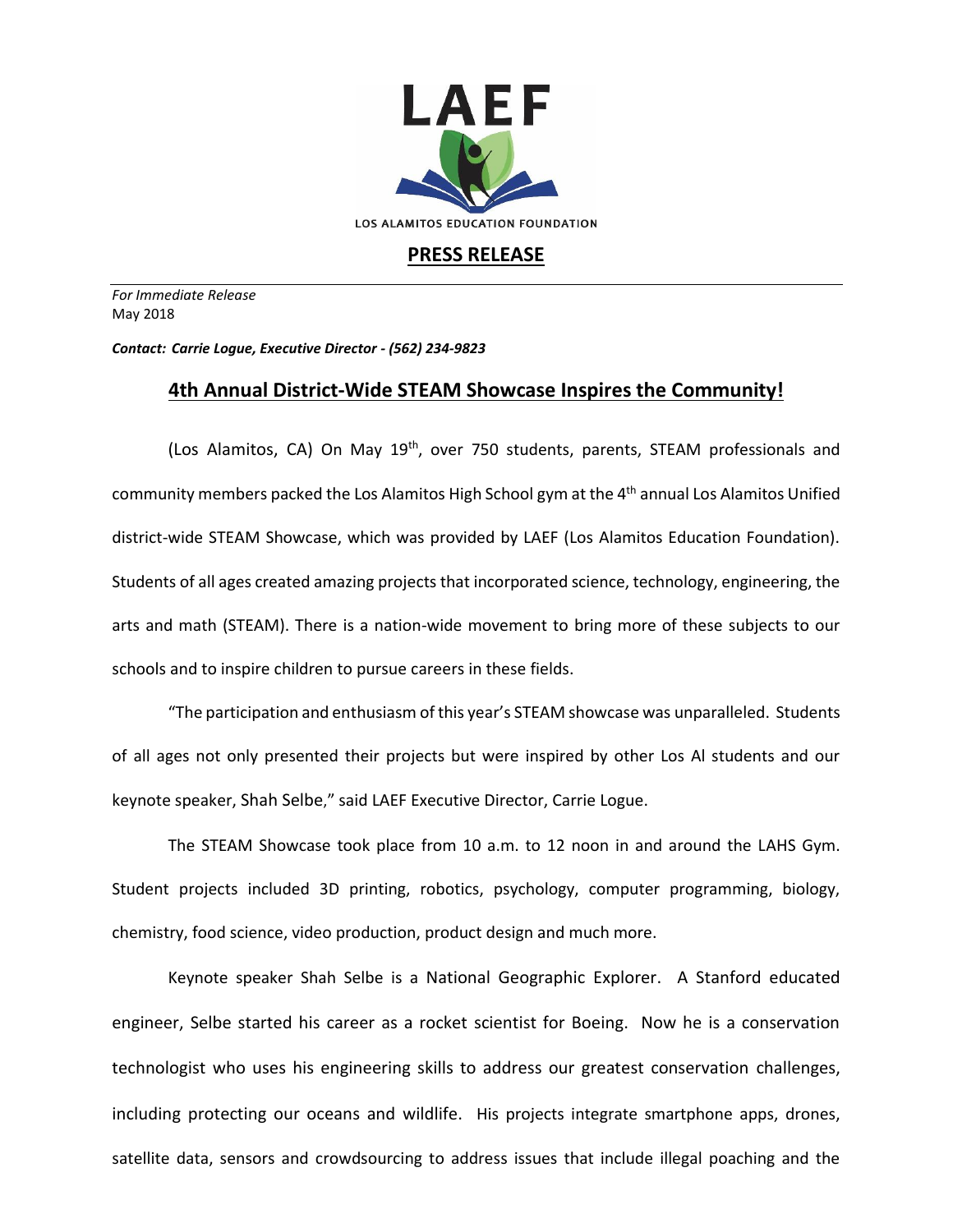monitoring of protected areas. His presentation that was both informative and inspiring for all STEAM Showcase participants, families and community members.

Students and spectators also visited STEAM Professionals' booths and interactive stations. Booths included Build-It Workspace, Virgin Orbit, National Geographic-Cengage, and a STEM professor from Long Beach City College. Build-It Workspace kept many entertained with their rocket launcher; onlookers were able to create their own paper rockets to set off.

The LAEF STEAM initiative is funded by generous donations to the 2107-18 King and Queen of Hearts campaign. It ended on February 24<sup>th</sup> at the coronation gala and raised over \$210,000. The Andeavor Foundation also supports LAEF's STEAM initiative and middle school Robotics program. Mr. Kenneth Dami of Andeavor was on hand to present the grant check for \$20,000. The Los Alamitos Education Foundation (LAEF) works with all nine school sites to provide STEAM fairs and the STEAM Showcase.

LAEF is the non-profit partner of Los Alamitos Unified School District. LAEF enhances educational excellence by providing after-school and summer enrichment programs to children in grades Pre-K to 12. LAEF impacts all students by providing significant funding for STEAM teachers and instruction, as well as igniting new programs and providing valuable resources. For more information, visit www.LAEF4Kids.org/steam or call (562) 799-4700 x80424 today!